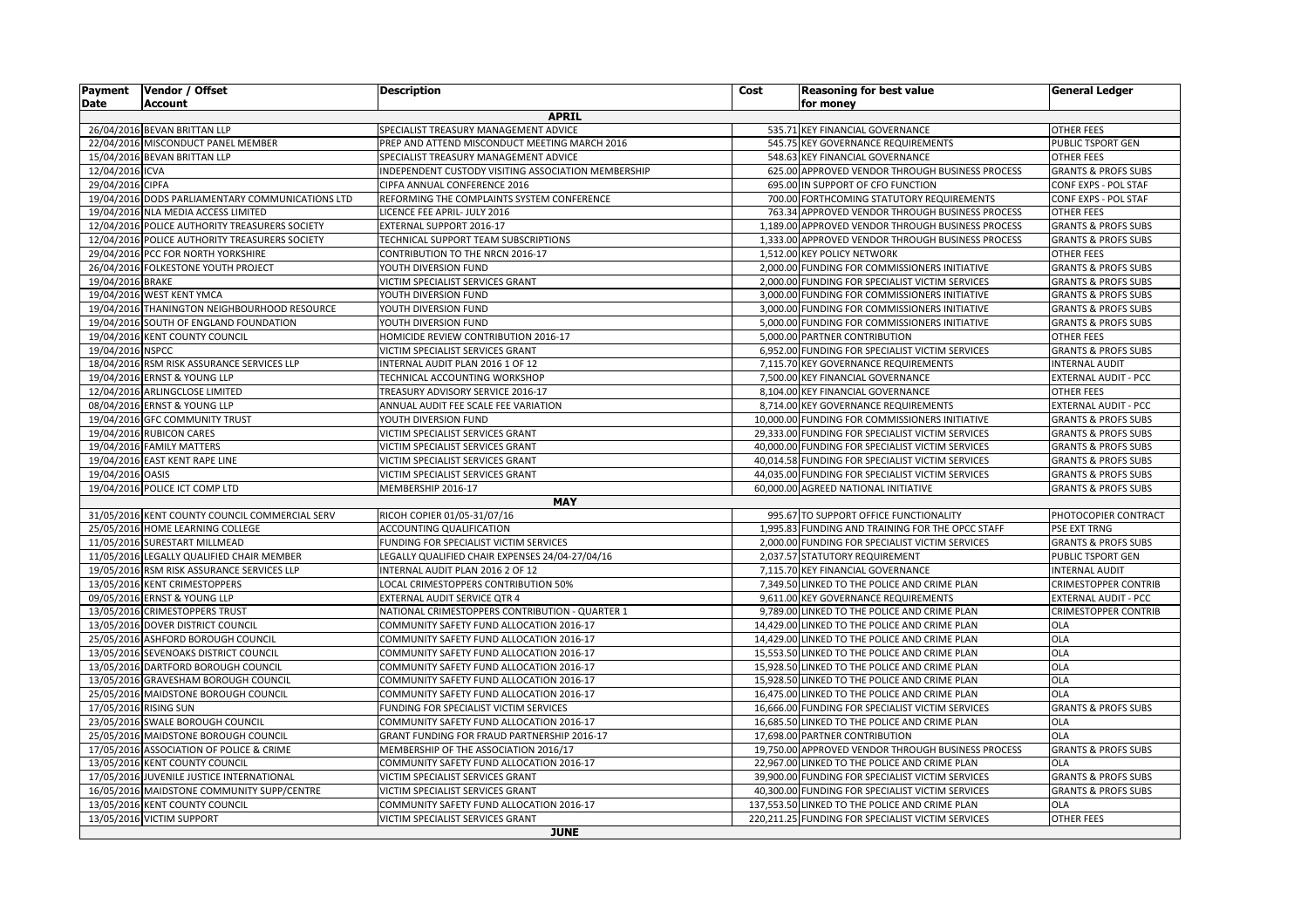| 08/06/2016 MEDWAY MEDIATION                                         |                                                        | VICTIM SPECIALIST SERVICES GRANT                   | 19,850.00 FUNDING FOR SPECIALIST VICTIM SERVICES                                               | <b>GRANTS &amp; PROFS SUBS</b>                      |
|---------------------------------------------------------------------|--------------------------------------------------------|----------------------------------------------------|------------------------------------------------------------------------------------------------|-----------------------------------------------------|
| 08/06/2016 MEDWAY CITIZENS ADVICE BUREAU LTD                        |                                                        | VICTIM SPECIALIST SERVICES GRANT                   | 40,000.00 FUNDING FOR SPECIALIST VICTIM SERVICES                                               | <b>GRANTS &amp; PROFS SUBS</b>                      |
| 08/06/2016 FAMILY MATTERS                                           |                                                        | VICTIM SPECIALIST SERVICES GRANT                   | 41,000.00 FUNDING FOR SPECIALIST VICTIM SERVICES                                               | <b>GRANTS &amp; PROFS SUBS</b>                      |
| 08/06/2016 DANDELION TRUST FOR CHILDREN                             |                                                        | VICTIM SPECIALIST SERVICES GRANT                   | 41,400.00 FUNDING FOR SPECIALIST VICTIM SERVICES                                               | <b>GRANTS &amp; PROFS SUBS</b>                      |
| 09/06/2016 OFFICE ANGELS LTD                                        |                                                        | FEE FOR TEMPORARY STAFFING - 23.10.2015 - MEMBER 6 | 514.89 ESSENTIAL FOR MAINTAINING STAFFING OF OFFICE                                            | <b>AGENCY STAFF FEES</b>                            |
| 09/06/2016 OFFICE ANGELS LTD                                        |                                                        | FEE FOR TEMPORARY STAFFING - 09.10.2015 - MEMBER 6 | 572.10 ESSENTIAL FOR MAINTAINING STAFFING OF OFFICE                                            | <b>AGENCY STAFF FEES</b>                            |
| 09/06/2016 OFFICE ANGELS LTD                                        |                                                        | FEE FOR TEMPORARY STAFFING - 18.09.2015 - MEMBER 6 | 572.10 ESSENTIAL FOR MAINTAINING STAFFING OF OFFICE                                            | <b>AGENCY STAFF FEES</b>                            |
| 09/06/2016 OFFICE ANGELS LTD                                        |                                                        | FEE FOR TEMPORARY STAFFING - 14.08.2015 - MEMBER 6 | 572.10 ESSENTIAL FOR MAINTAINING STAFFING OF OFFICE                                            | <b>AGENCY STAFF FEES</b>                            |
| 09/06/2016 OFFICE ANGELS LTD                                        |                                                        | FEE FOR TEMPORARY STAFFING - 25.09.2015 - MEMBER 6 | 648.38 ESSENTIAL FOR MAINTAINING STAFFING OF OFFICE                                            | <b>AGENCY STAFF FEES</b>                            |
| 09/06/2016 OFFICE ANGELS LTD                                        |                                                        | FEE FOR TEMPORARY STAFFING - 02-10-2015 - MEMBER 6 | 715.13 ESSENTIAL FOR MAINTAINING STAFFING OF OFFICE                                            | <b>AGENCY STAFF FEES</b>                            |
| 09/06/2016 OFFICE ANGELS LTD                                        |                                                        | FEE FOR TEMPORARY STAFFING - 11-09-2015 - MEMBER 6 | 715.13 ESSENTIAL FOR MAINTAINING STAFFING OF OFFICE                                            | <b>AGENCY STAFF FEES</b>                            |
| 09/06/2016 MCCH                                                     |                                                        | VICTIM SPECIALIST SERVICES GRANT                   | 48,169.99 FUNDING FOR SPECIALIST VICTIM SERVICES                                               | <b>GRANTS &amp; PROFS SUBS</b>                      |
| 13/06/2016 DEAFHOPE FROM SIGNHEALTH                                 |                                                        | VICTIM SPECIALIST SERVICES GRANT                   | 40,588.00 FUNDING FOR SPECIALIST VICTIM SERVICES                                               | <b>GRANTS &amp; PROFS SUBS</b>                      |
| 14/06/2016 DAVSS                                                    |                                                        | VICTIM SPECIALIST SERVICES GRANT                   | 10,546.00 FUNDING FOR SPECIALIST VICTIM SERVICES                                               | <b>GRANTS &amp; PROFS SUBS</b>                      |
| 14/06/2016 NEW ROMNEY COUNSELLING SERVICES                          |                                                        | VICTIM SPECIALIST SERVICES GRANT                   | 15,880.00 FUNDING FOR SPECIALIST VICTIM SERVICES                                               | <b>GRANTS &amp; PROFS SUBS</b>                      |
|                                                                     | 14/06/2016 SATEDA - SWALE ACTION TO END DOMESTIC ABUSE | VICTIM SPECIALIST SERVICES GRANT                   | 23,297.20 FUNDING FOR SPECIALIST VICTIM SERVICES                                               | <b>GRANTS &amp; PROFS SUBS</b>                      |
| 14/06/2016 RISING SUN                                               |                                                        | VICTIM SPECIALIST SERVICES GRANT                   | 34,895.00 FUNDING FOR SPECIALIST VICTIM SERVICES                                               | <b>GRANTS &amp; PROFS SUBS</b>                      |
| 14/06/2016 JUVENILE JUSTICE INTERNATIONAL                           |                                                        | VICTIM SPECIALIST SERVICES GRANT                   | 39,900.00 FUNDING FOR SPECIALIST VICTIM SERVICES                                               | <b>GRANTS &amp; PROFS SUBS</b>                      |
| 14/06/2016 CHOICES                                                  |                                                        | VICTIM SPECIALIST SERVICES GRANT                   | 45,145.00 FUNDING FOR SPECIALIST VICTIM SERVICES                                               | <b>GRANTS &amp; PROFS SUBS</b>                      |
| 14/06/2016 RUBICON CARES                                            |                                                        | VICTIM SPECIALIST SERVICES GRANT                   | 50,000.00 FUNDING FOR SPECIALIST VICTIM SERVICES                                               | <b>GRANTS &amp; PROFS SUBS</b>                      |
| 20/06/2016 TUNBRIDGE WELLS BOROUGH COUNCIL                          |                                                        | COMMUNITY SAFETY FUND ALLOCATION 2016-17           | 14,242.00 LINKED TO THE POLICE AND CRIME PLAN                                                  | <b>OLA</b>                                          |
| 20/06/2016 SHEPWAY DISTRICT COUNCIL                                 |                                                        | COMMUNITY SAFETY FUND ALLOCATION 2016-17           | 14,429.00 LINKED TO THE POLICE AND CRIME PLAN                                                  | <b>OLA</b>                                          |
| 20/06/2016 THANET DISTRICT COUNCIL                                  |                                                        | COMMUNITY SAFETY FUND ALLOCATION 2016-17           | 16,558.00 LINKED TO THE POLICE AND CRIME PLAN                                                  | <b>OLA</b>                                          |
| 20/06/2016 RSM RISK ASSURANCE SERVICES LLP                          |                                                        | INTERNAL AUDIT PLAN 2016 3 OF 12                   | 7,115.70 KEY GOVERNANCE REQUIREMENTS                                                           | <b>INTERNAL AUDIT</b>                               |
| 22/06/2016 KENT COUNTY COUNCIL                                      |                                                        | COMMUNITY SAFETY FUND ALLOCATION 2016-17           | 46,313.50 LINKED TO THE POLICE AND CRIME PLAN                                                  | <b>OLA</b>                                          |
| 23/06/2016 KENT COUNTY COUNCIL                                      |                                                        | COMMUNITY SAFETY FUND ALLOCATION 2016-17           | 150,724.51 LINKED TO THE POLICE AND CRIME PLAN                                                 | <b>OLA</b>                                          |
|                                                                     |                                                        |                                                    |                                                                                                |                                                     |
| 23/06/2016 PCC FOR ESSEX                                            |                                                        | RSM CONTRACT MANAGEMENT TRAINING                   | 1,872.50 FUNDING AND TRAINING FOR THE OPCC STAFF                                               | PSE EXT TRNG                                        |
|                                                                     |                                                        | <b>JULY</b>                                        |                                                                                                |                                                     |
| 13/07/2016 KENT COUNTY COUNCIL                                      |                                                        | COMMUNITY SAFETY FUND ALLOCATION 2016-17           | 2,380.00 LINKED TO THE POLICE AND CRIME PLAN                                                   | <b>OLA</b>                                          |
| 14/07/2016 KENT COUNTY COUNCIL                                      |                                                        | COMMUNITY SAFETY FUND ALLOCATION 2016-17           | 19,000.00 LINKED TO THE POLICE AND CRIME PLAN                                                  | <b>OLA</b>                                          |
| 14/07/2016 LEGALLY QUALIFIED CHAIR MEMBER                           |                                                        | LEGALLY QUALIFIED CHAIR EXPENSES JUNE 2016         | 576.00 STATUTORY REQUIREMENT                                                                   | <b>MEMBERS ALLOWANCES</b>                           |
| 18/07/2016 TOWN AND COUNTRY FOUNDATION                              |                                                        | YOUTH DIVERSION FUND                               | 3,600.00 LINKED TO THE POLICE AND CRIME PLAN                                                   | <b>GRANTS &amp; PROFS SUBS</b>                      |
| 18/07/2016 THE VINE CHURCH                                          |                                                        | YOUTH DIVERSION FUND                               | 1,000.00 LINKED TO THE POLICE AND CRIME PLAN                                                   | <b>GRANTS &amp; PROFS SUBS</b>                      |
| 20/07/2016 HIGHAM YOUTH CLUB                                        |                                                        | YOUTH DIVERSION FUND                               | 7,500.00 LINKED TO THE POLICE AND CRIME PLAN                                                   | <b>GRANTS &amp; PROFS SUBS</b>                      |
| 20/07/2016 KENT POLICE                                              |                                                        | POLICE FORCE INITIATIVES                           | 50,000.00 LINKED TO THE POLICE AND CRIME PLAN                                                  | TFR FM EARMARKED RES                                |
| 22/07/2016 KENT POLICE                                              |                                                        | POLICE FORCE INITIATIVES                           | 100,000.00 LINKED TO THE POLICE AND CRIME PLAN                                                 | TFR FM EARMARKED RES                                |
| 25/07/2016 HEALTH ACTION CHARITY ORGANISATION MBE                   |                                                        | VICTIM SPECIALIST SERVICES GRANT                   | 5,832.00 FUNDING FOR SPECIALIST VICTIM SERVICES                                                | <b>GRANTS &amp; PROFS SUBS</b>                      |
| 27/07/2016 FAMILY MATTERS                                           |                                                        | VICTIM SPECIALIST SERVICES GRANT                   | 27,500.00 FUNDING FOR SPECIALIST VICTIM SERVICES                                               | <b>GRANTS &amp; PROFS SUBS</b>                      |
| 28/07/2016 EAST KENT RAPE LINE                                      |                                                        | VICTIM SPECIALIST SERVICES GRANT                   | 27,500.00 FUNDING FOR SPECIALIST VICTIM SERVICES                                               | <b>GRANTS &amp; PROFS SUBS</b>                      |
|                                                                     |                                                        | <b>AUGUST</b>                                      |                                                                                                |                                                     |
| 17/08/2016 WINDMILL PROJECT                                         |                                                        | <b>COMMISSIONERS FUND</b>                          | 500.00 LINKED TO THE POLICE AND CRIME PLAN                                                     | <b>GRANTS &amp; PROFS SUBS</b>                      |
| 02/08/2016 NLA MEDIA ACCESS LIMITED                                 |                                                        | BUSINESS USE OF MEDIA ARTICLES                     | 679.00 TO SUPPORT OFFICE FUNCTIONALITY                                                         | <b>OTHER FEES</b>                                   |
| 10/08/2016 DWF LLP                                                  |                                                        | LEGAL ADVICE TO THE OPCC                           | 711.00 APPROVED VENDOR THROUGH BUSINESS PROCESS                                                | CONS/PROF FEES- OTH                                 |
| 24/08/2016 MISCONDUCT PANEL MEMBER                                  |                                                        | 16.07.15 PREP/ATTEND MISCONDUCT HEARING            | 723.15 KEY GOVERNANCE REQUIREMENTS                                                             | PUBLIC TSPORT GEN                                   |
| 02/08/2016 NLA MEDIA ACCESS LIMITED                                 |                                                        | BUSINESS USE OF MEDIA ARTICLES                     | 746.00 TO SUPPORT OFFICE FUNCTIONALITY                                                         | <b>OTHER FEES</b>                                   |
| 17/08/2016 KERRY SCS LIMITED                                        |                                                        | INSTALL NEW BOILER WITHIN THE VICTIMS CENTRE       | 800.55 APPROVED VENDOR THROUGH BUSINESS PROCESS                                                | <b>EQUIPMENT DOMESTIC</b>                           |
| 02/08/2016 ASSOC POLICE AUTHORITY CHIEF EXECUTIVES                  |                                                        | MEMBERSHIP FOR COS                                 | 900.00 IN SUPPORT OF COS FUNCTION                                                              | <b>GRANTS &amp; PROFS SUBS</b>                      |
| 17/08/2016 MAIDSTONE & MID KENT MIND                                |                                                        | COMMISSIONERS FUND                                 | 960.00 LINKED TO THE POLICE AND CRIME PLAN                                                     | <b>GRANTS &amp; PROFS SUBS</b>                      |
| 17/08/2016                                                          | CHATHAM ROYAL MARINES CADET UNIT                       | YOUTH DIVERSION FUND                               | 1,500.00 LINKED TO THE POLICE AND CRIME PLAN                                                   | <b>GRANTS &amp; PROFS SUBS</b>                      |
| 24/08/2016 MISCONDUCT PANEL MEMBER                                  |                                                        | 13/04-28/04/16 ATTEND MISCONDUCT HEARING           | 1,696.00 KEY GOVERNANCE REQUIREMENTS                                                           | PUBLIC TSPORT GEN                                   |
| 30/08/2016 MEDWAY CITIZENS ADVICE BUREAU LTD                        |                                                        | COMMISSIONERS FUND                                 | 1,788.00 LINKED TO THE POLICE AND CRIME PLAN                                                   | <b>GRANTS &amp; PROFS SUBS</b>                      |
| 31/08/2016 MEDWAY COUNCIL                                           |                                                        | COMMISSIONERS FUND                                 | 1,972.00 LINKED TO THE POLICE AND CRIME PLAN                                                   | <b>GRANTS &amp; PROFS SUBS</b>                      |
| 17/08/2016 URBAN BLUE BUS LTD<br>02/08/2016 ASHFORD BOROUGH COUNCIL |                                                        | COMMISSIONERS FUND<br>PARTNERSHIP WORKING          | 2,000.00 LINKED TO THE POLICE AND CRIME PLAN<br>2,275.00 FUNDING FOR LOCAL COUNCIL INITIATIVES | <b>GRANTS &amp; PROFS SUBS</b><br><b>OTHER FEES</b> |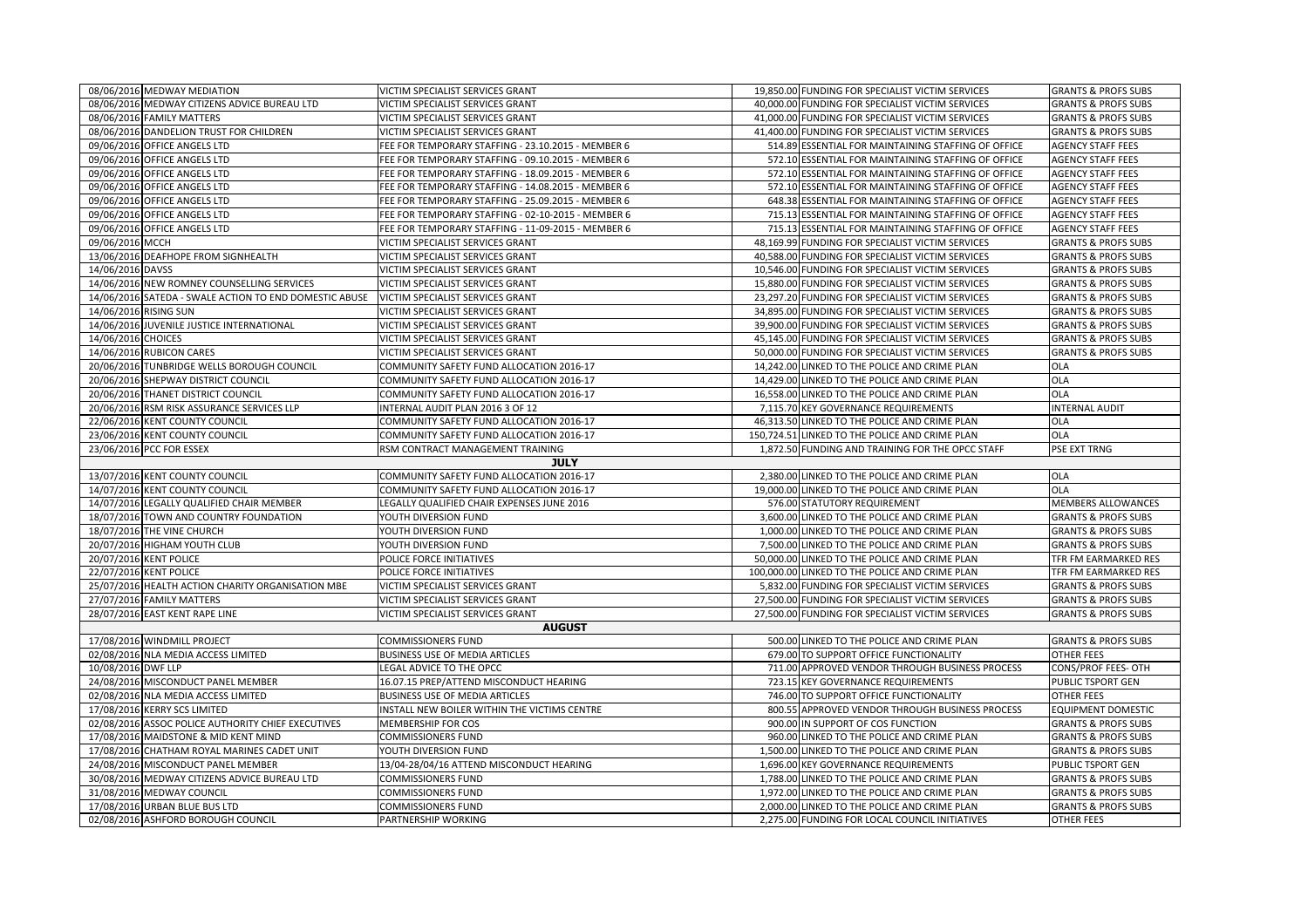|                                                                                 | 17/08/2016 CGL SHEPHERD HOUSE                  | <b>COMMISSIONERS FUND</b>                                                                               |  | 2,499.00 LINKED TO THE POLICE AND CRIME PLAN                                     | <b>GRANTS &amp; PROFS SUBS</b>                                |
|---------------------------------------------------------------------------------|------------------------------------------------|---------------------------------------------------------------------------------------------------------|--|----------------------------------------------------------------------------------|---------------------------------------------------------------|
|                                                                                 | 31/08/2016 KENT PEOPLE'S TRUST                 | YOUTH DIVERSION FUND                                                                                    |  | 2,500.00 LINKED TO THE POLICE AND CRIME PLAN                                     | <b>VOLUNTARY ORGS</b>                                         |
|                                                                                 | 10/08/2016 MAIDSTONE MEDIATION                 | <b>COMMISSIONERS FUND</b>                                                                               |  | 3,000.00 LINKED TO THE POLICE AND CRIME PLAN                                     | <b>GRANTS &amp; PROFS SUBS</b>                                |
|                                                                                 | 24/08/2016 DARTFORD AUTO BIKE SCHEME           | YOUTH DIVERSION FUND                                                                                    |  | 3,231.00 LINKED TO THE POLICE AND CRIME PLAN                                     | <b>GRANTS &amp; PROFS SUBS</b>                                |
|                                                                                 | 03/08/2016 KENT COUNTY COUNCIL                 | YOUTH DIVERSION FUND                                                                                    |  | 3,750.00 LINKED TO THE POLICE AND CRIME PLAN                                     | <b>OLA</b>                                                    |
|                                                                                 | 10/08/2016 KENWARD TRUST                       | YOUTH DIVERSION FUND                                                                                    |  | 4,000.00 LINKED TO THE POLICE AND CRIME PLAN                                     | <b>GRANTS &amp; PROFS SUBS</b>                                |
|                                                                                 | 17/08/2016 YOUNG KENT                          | <b>COMMISSIONERS FUND</b>                                                                               |  | 4,200.00 LINKED TO THE POLICE AND CRIME PLAN                                     | <b>GRANTS &amp; PROFS SUBS</b>                                |
|                                                                                 | 02/08/2016 ASHFORD BOROUGH COUNCIL             | PARTNERSHIP WORKING                                                                                     |  | 4,550.00 FUNDING FOR LOCAL COUNCIL INITIATIVES                                   | <b>OTHER FEES</b>                                             |
|                                                                                 | 17/08/2016 WOODLANDS CENTRE                    | <b>COMMISSIONERS FUND</b>                                                                               |  | 4,725.00 LINKED TO THE POLICE AND CRIME PLAN                                     | <b>GRANTS &amp; PROFS SUBS</b>                                |
|                                                                                 | 10/08/2016 OASIS DOMESTIC ABUSE SERVICE LTD    | <b>COMMISSIONERS FUND</b>                                                                               |  | 5,000.00 LINKED TO THE POLICE AND CRIME PLAN                                     | <b>GRANTS &amp; PROFS SUBS</b>                                |
|                                                                                 | 17/08/2016 KENT SEARCH & RESCUE (LOWLAND)      | <b>COMMISSIONERS FUND</b>                                                                               |  | 5,000.00 LINKED TO THE POLICE AND CRIME PLAN                                     | <b>GRANTS &amp; PROFS SUBS</b>                                |
|                                                                                 | 30/08/2016 MEDWAY STREET PASTORS               | <b>COMMISSIONERS FUND</b>                                                                               |  | 5,000.00 LINKED TO THE POLICE AND CRIME PLAN                                     | <b>GRANTS &amp; PROFS SUBS</b>                                |
|                                                                                 | 01/08/2016 WEST KENT YMCA                      | YOUTH DIVERSION FUND                                                                                    |  | 6,413.00 LINKED TO THE POLICE AND CRIME PLAN                                     | <b>GRANTS &amp; PROFS SUBS</b>                                |
|                                                                                 | 03/08/2016 RSM RISK ASSURANCE SERVICES LLP     | INTERNAL AUDIT PLAN 2016 4 OF 12                                                                        |  | 7,115.70 KEY GOVERNANCE REQUIREMENTS                                             | <b>INTERNAL AUDIT</b>                                         |
|                                                                                 | 23/08/2016 RSM RISK ASSURANCE SERVICES LLP     | INTERNAL AUDIT PLAN 2016 5 OF 12                                                                        |  | 7,115.70 KEY GOVERNANCE REQUIREMENTS                                             | <b>INTERNAL AUDIT</b>                                         |
|                                                                                 | 31/08/2016 CXK LIMITED                         | YOUTH DIVERSION FUND                                                                                    |  | 7,500.00 LINKED TO THE POLICE AND CRIME PLAN                                     | <b>GRANTS &amp; PROFS SUBS</b>                                |
|                                                                                 | 12/08/2016 ERNST & YOUNG LLP                   | EXTERNAL AUDIT 2016 QUARTER 1                                                                           |  | 9,611.00 KEY GOVERNANCE REQUIREMENTS                                             | <b>EXTERNAL AUDIT - PCC</b>                                   |
|                                                                                 | 10/08/2016 CRIMESTOPPERS TRUST                 | COMMUNITY SAFETY FUND ALLOCATION 2016-17                                                                |  | 9,789.00 LINKED TO THE POLICE AND CRIME PLAN                                     | <b>CRIMESTOPPER CONTRIB</b>                                   |
|                                                                                 | 31/08/2016 KENT PEOPLE'S TRUST                 | COMMUNITY SAFETY FUND ALLOCATION 2016-17                                                                |  | 10,000.00 LINKED TO THE POLICE AND CRIME PLAN                                    | <b>VOLUNTARY ORGS</b>                                         |
|                                                                                 | 04/08/2016 KENT COUNTY COUNCIL                 | COMMUNITY SAFETY FUND ALLOCATION 2016-17                                                                |  | 10,560.00 LINKED TO THE POLICE AND CRIME PLAN                                    | <b>OLA</b>                                                    |
|                                                                                 | 24/08/2016 EAST KENT RAPE LINE                 | VICTIM SPECIALIST SERVICES GRANT                                                                        |  | 25,000.00 FUNDING FOR SPECIALIST VICTIM SERVICES                                 | <b>GRANTS &amp; PROFS SUBS</b>                                |
|                                                                                 | 24/08/2016 FAMILY MATTERS                      | VICTIM SPECIALIST SERVICES GRANT                                                                        |  | 25,000.00 FUNDING FOR SPECIALIST VICTIM SERVICES                                 | <b>GRANTS &amp; PROFS SUBS</b>                                |
|                                                                                 | 12/08/2016 MEDWAY COUNCIL                      | COMMUNITY SAFETY FUND ALLOCATION 2016-17                                                                |  | 46,697.50 LINKED TO THE POLICE AND CRIME PLAN                                    | <b>OLA</b>                                                    |
|                                                                                 | 11/08/2016 OASIS DOMESTIC ABUSE SERVICE LTD    | VICTIM SPECIALIST SERVICES GRANT                                                                        |  | 50,000.00 FUNDING FOR SPECIALIST VICTIM SERVICES                                 | <b>GRANTS &amp; PROFS SUBS</b>                                |
|                                                                                 | 11/08/2016 VICTIM SUPPORT                      | VICTIM SPECIALIST SERVICES GRANT                                                                        |  | 220,211.25 FUNDING FOR SPECIALIST VICTIM SERVICES                                | <b>OTHER FEES</b>                                             |
|                                                                                 |                                                | <b>SEPTEMBER</b>                                                                                        |  |                                                                                  |                                                               |
|                                                                                 | 07/09/2016 MISCONDUCT PANEL MEMBER             | 10.08.16 ATTEND MISCONDUCT HEARING                                                                      |  | 645.60 KEY GOVERNANCE REQUIREMENTS                                               | CONS/PROF FEES- OTH                                           |
|                                                                                 | 30/09/2016 KENT COUNTY COUNCIL COMMERCIAL SERV | RICOH COPIER 01/05-31/07/16                                                                             |  | 959.12 TO SUPPORT OFFICE FUNCTIONALITY                                           | PHOTOCOPIER CONTRACT                                          |
|                                                                                 | 21/09/2016 PITNEY BOWES LTD                    | <b>FRANKING MACHINE TOP-UP</b>                                                                          |  | 1,000.00 TO SUPPORT OFFICE FUNCTIONALITY                                         | POSTAGE                                                       |
|                                                                                 | 21/09/2016 SHEPWAY SPORTS TRUST                | YOUTH DIVERSION FUND                                                                                    |  | 1,160.00 LINKED TO THE POLICE AND CRIME PLAN                                     | <b>GRANTS &amp; PROFS SUBS</b>                                |
|                                                                                 | 21/09/2016 RSM RISK ASSURANCE SERVICES LLP     | POLICE PENSION REVIEW                                                                                   |  | 2,062.00 KEY GOVERNANCE REQUIREMENTS                                             | <b>INTERNAL AUDIT</b>                                         |
|                                                                                 | 22/09/2016 KENT POLICE                         | SAFETY IN ACTION CAMPAIGN                                                                               |  | 2,500.00 LINKED TO THE POLICE AND CRIME PLAN                                     | <b>OTHER FEES</b>                                             |
|                                                                                 | 22/09/2016 KENT FIRE & RESCUE SERVICE          | YOUTH DIVERSION FUND                                                                                    |  | 3,000.00 LINKED TO THE POLICE AND CRIME PLAN                                     | <b>GRANTS &amp; PROFS SUBS</b>                                |
|                                                                                 | 29/09/2016 KENT POLICE                         | KNIFE CRIME CAMPAIGN                                                                                    |  | 4,500.00 LINKED TO THE POLICE AND CRIME PLAN                                     | <b>OTHER FEES</b>                                             |
|                                                                                 | 07/09/2016 YOUNG KENT                          | YOUTH DIVERSION FUND                                                                                    |  | 4,800.00 LINKED TO THE POLICE AND CRIME PLAN                                     | <b>GRANTS &amp; PROFS SUBS</b>                                |
|                                                                                 | 28/09/2016 KENT POLICE                         | FIREARMS LICENCE BACKLOG                                                                                |  | 6,572.89 APPROVED THROUGH THE GOVERNANCE BOARD                                   | POLICE OT                                                     |
|                                                                                 | 13/09/2016 RSM RISK ASSURANCE SERVICES LLP     | INTERNAL AUDIT PLAN 2016 6 OF 12                                                                        |  | 7,115.70 KEY GOVERNANCE REQUIREMENTS                                             | <b>INTERNAL AUDIT</b>                                         |
| 06/09/2016                                                                      | CVQO                                           | YOUTH DIVERSION FUND                                                                                    |  | 7,490.00 LINKED TO THE POLICE AND CRIME PLAN                                     | <b>GRANTS &amp; PROFS SUBS</b>                                |
|                                                                                 | 21/09/2016 CANTERBURY CITY COUNCIL             | YOUTH DIVERSION FUND                                                                                    |  | 7,500.00 LINKED TO THE POLICE AND CRIME PLAN                                     | <b>OLA</b>                                                    |
|                                                                                 | 13/09/2016 DOVER DISTRICT COUNCIL              | COMMUNITY SAFETY FUND ALLOCATION 2016-17                                                                |  | 14,429.00 LINKED TO THE POLICE AND CRIME PLAN                                    | <b>OLA</b>                                                    |
|                                                                                 | 22/09/2016 RESTORATIVE JUSTICE CONTRIBUTION    | COMMUNITY SAFETY FUND ALLOCATION 2016-17                                                                |  | 19,881.92 LINKED TO THE POLICE AND CRIME PLAN                                    | <b>OLA</b>                                                    |
|                                                                                 | 22/09/2016 KCJB SUPPORT CONTRIBUTION           | COMMUNITY SAFETY FUND ALLOCATION 2016-17                                                                |  | 20,000.00 LINKED TO THE POLICE AND CRIME PLAN                                    | <b>VOLUNTARY ORGS</b>                                         |
|                                                                                 | 22/09/2016 CANTERBURY CITY COUNCIL             | COMMUNITY SAFETY FUND ALLOCATION 2016-17                                                                |  | 32,981.00 LINKED TO THE POLICE AND CRIME PLAN                                    | OLA                                                           |
|                                                                                 | 22/09/2016 IDVA CONTRIBUTION                   | COMMUNITY SAFETY FUND ALLOCATION 2016-17                                                                |  | 57,500.00 LINKED TO THE POLICE AND CRIME PLAN                                    | <b>VOLUNTARY ORGS</b>                                         |
| <b>OCTOBER</b><br>17/10/2016 CERTITEC LTD<br>504.00 IN SUPPORT OF AUDIT MEMBERS |                                                |                                                                                                         |  |                                                                                  |                                                               |
|                                                                                 | 12/10/2016 BERRIE RADCLIFFE LTD                | DEVELOPMENT DAY FOR POLICE AUDIT COMMITTEE MEMBERS<br>SERVICES FOR CHAIR OF AUDIT COMMITTEE - SEPTEMBER |  |                                                                                  | CONF EXPS - POL STAF                                          |
|                                                                                 | 05/10/2016 CHURCH HOUSING TRUST                | <b>COMMISSIONERS FUND</b>                                                                               |  | 848.27 KEY GOVERNANCE REQUIREMENTS<br>950.00 LINKED TO THE POLICE AND CRIME PLAN | <b>AUDIT CTTEE EXPENSES</b><br><b>GRANTS &amp; PROFS SUBS</b> |
|                                                                                 | 14/10/2016 KENT POLICE                         | ORGANISATIONAL CULTURE                                                                                  |  | 1,204.00 PARTNER CONTRIBUTION                                                    | <b>OTHER FEES</b>                                             |
| 03/10/2016                                                                      | <b>KENT POLICE</b>                             | CONTRIBUTION TO COMMUNITY SAFETY CONFERENCE                                                             |  | 1,500.00 PARTNER CONTRIBUTION                                                    | <b>OLA</b>                                                    |
|                                                                                 | 12/10/2016 LEGALLY QUALIFIED CHAIR MEMBER      | LEGALLY QUALIFIED CHAIR EXPENSES SEPTEMBER                                                              |  | 1,885.30 STATUTORY REQUIREMENT                                                   | PUBLIC TSPORT GEN                                             |
| 14/10/2016                                                                      | <b>KENT POLICE</b>                             | ORGANISATIONAL CULTURE                                                                                  |  | 2,000.00 PARTNER CONTRIBUTION                                                    | <b>ROOM HIRE</b>                                              |
|                                                                                 | 25/10/2016 KENT COUNTY COUNCIL                 | HOMICIDE REVIEW CONTRIBUTION 2016-17 BALANCE                                                            |  | 2,000.00 PARTNER CONTRIBUTION                                                    | <b>OTHER FEES</b>                                             |
|                                                                                 | 03/10/2016 KENT POLICE                         | SERIOUS CRIME AWARENESS                                                                                 |  | 3,000.00 PARTNER CONTRIBUTION                                                    | <b>OTHER FEES</b>                                             |
|                                                                                 |                                                |                                                                                                         |  |                                                                                  |                                                               |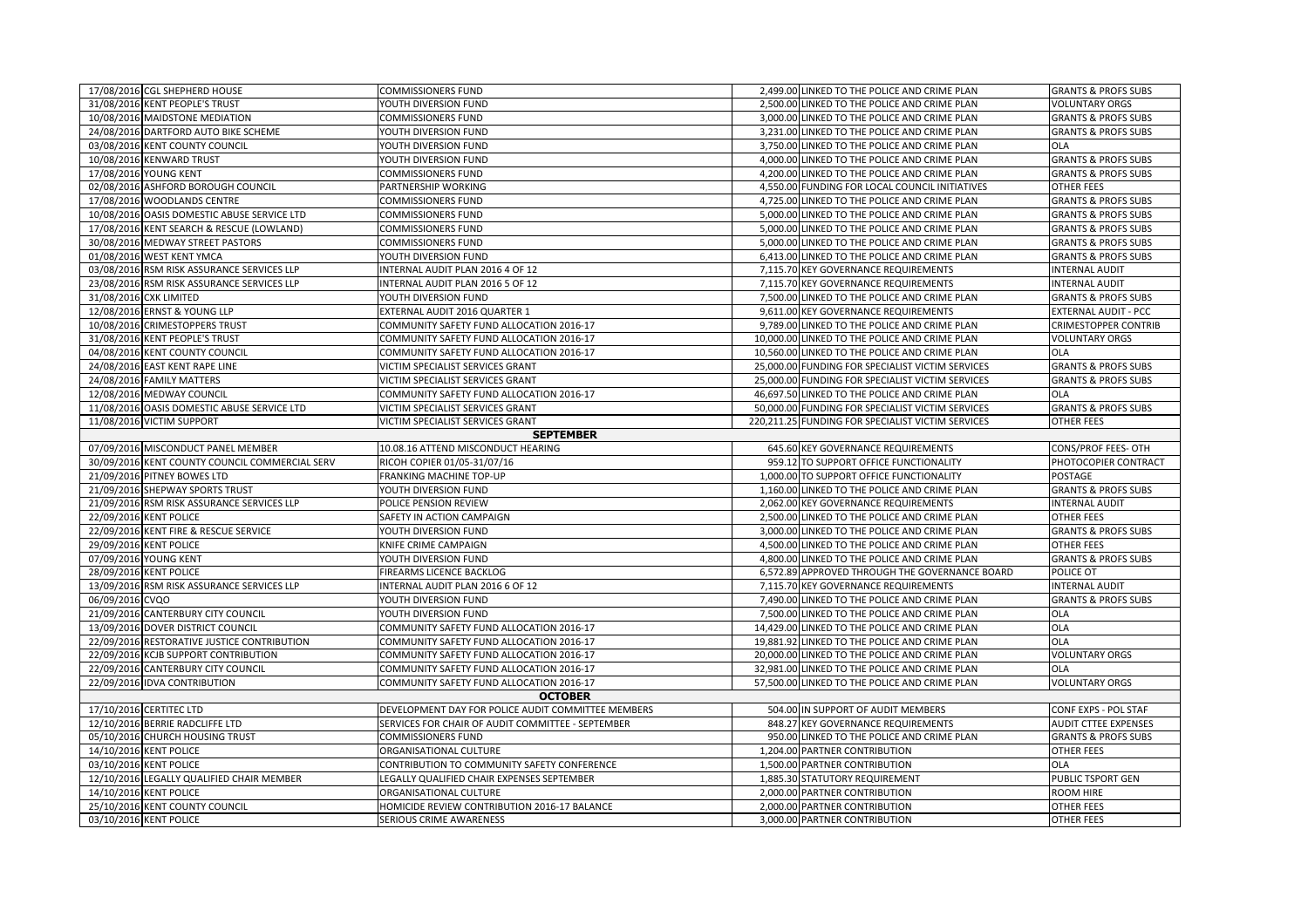| 03/10/2016 KENT COUNTY COUNCIL              | YOUTH DIVERSION FUND                               | 3,750.00 LINKED TO THE POLICE AND CRIME PLAN      | <b>OLA</b>                     |  |  |  |
|---------------------------------------------|----------------------------------------------------|---------------------------------------------------|--------------------------------|--|--|--|
| 12/10/2016 PORCHLIGHT                       | <b>COMMISSIONERS FUND</b>                          | 4,310.40 LINKED TO THE POLICE AND CRIME PLAN      | <b>GRANTS &amp; PROFS SUBS</b> |  |  |  |
| 24/10/2016 RSM RISK ASSURANCE SERVICES LLP  | INTERNAL AUDIT PLAN 2016 7 OF 12                   | 7,115.70 KEY GOVERNANCE REQUIREMENTS              | <b>INTERNAL AUDIT</b>          |  |  |  |
| 03/10/2016 CANTERBURY CITY COUNCIL          | YOUTH DIVERSION FUND                               | 7,500.00 LINKED TO THE POLICE AND CRIME PLAN      | <b>OLA</b>                     |  |  |  |
| 12/10/2016 CRIMESTOPPERS TRUST              | COMMUNITY SAFETY FUND ALLOCATION 2016-17           | 9,789.00 LINKED TO THE POLICE AND CRIME PLAN      | <b>CRIMESTOPPER CONTRIB</b>    |  |  |  |
| 24/10/2016 SWALE BOROUGH COUNCIL            | COMMUNITY SAFETY FUND ALLOCATION 2016-17           | 16,685.50 LINKED TO THE POLICE AND CRIME PLAN     | OLA                            |  |  |  |
| 03/10/2016 FAMILY MATTERS                   | VICTIM SPECIALIST SERVICES GRANT                   | 19,896.00 FUNDING FOR SPECIALIST VICTIM SERVICES  | <b>GRANTS &amp; PROFS SUBS</b> |  |  |  |
| 04/10/2016 EAST KENT RAPE LINE              | VICTIM SPECIALIST SERVICES GRANT                   | 20,000.00 FUNDING FOR SPECIALIST VICTIM SERVICES  | <b>GRANTS &amp; PROFS SUBS</b> |  |  |  |
| 31/10/2016 SALUS                            | VICTIM SPECIALIST SERVICES GRANT                   | 25,000.00 FUNDING FOR SPECIALIST VICTIM SERVICES  | <b>GRANTS &amp; PROFS SUBS</b> |  |  |  |
| 31/10/2016 VICTIM SUPPORT                   | VICTIM SPECIALIST SERVICES GRANT                   | 41,488.50 FUNDING FOR SPECIALIST VICTIM SERVICES  | <b>GRANTS &amp; PROFS SUBS</b> |  |  |  |
|                                             | <b>NOVEMBER</b>                                    |                                                   |                                |  |  |  |
| 22/11/2016 LEGALLY QUALIFIED CHAIR MEMBER   | LEGALLY QUALIFIED CHAIR EXPENSES                   | 525.00 STATUTORY REQUIREMENT                      | MEMBERS ALLOWANCES             |  |  |  |
| 04/11/2016 KENT POLICE                      | <b>COMPASS HOUSE RECHARGE</b>                      | 571.00 FUNDING FOR SPECIALIST VICTIM SERVICES     | <b>BFM REACTIVE</b>            |  |  |  |
| 22/11/2016 MISCONDUCT PANEL MEMBER          | PREP AND ATTEND MISCONDUCT MEETING                 | 634.50 STATUTORY REQUIREMENT                      | <b>MEMBERS ALLOWANCES</b>      |  |  |  |
| 17/11/2016 LEGALLY QUALIFIED CHAIR MEMBER   | LEGALLY QUALIFIED CHAIR                            | 659.70 STATUTORY REQUIREMENT                      | <b>MEMBERS ALLOWANCES</b>      |  |  |  |
| 28/11/2016 LEGALLY QUALIFIED CHAIR MEMBER   | LEGALLY QUALIFIED CHAIR EXPENSES                   | 732.00 STATUTORY REQUIREMENT                      | <b>MEMBERS ALLOWANCES</b>      |  |  |  |
| 01/11/2016 KENT POLICE                      | DONATION TO RETIRED DOGS FUND                      | 1,000.00 PARTNER CONTRIBUTION                     | <b>GRANTS &amp; PROFS SUBS</b> |  |  |  |
| 22/11/2016 LEGALLY QUALIFIED CHAIR MEMBER   | LEGALLY QUALIFIED CHAIR EXPENSES                   | 1,098.00 STATUTORY REQUIREMENT                    | MEMBERS ALLOWANCES             |  |  |  |
| 11/11/2016 INDEPENDENT CUSTODY VISITOR      | LEGALLY QUALIFIED CHAIR EXPENSES                   | 1,299.00 STATUTORY REQUIREMENT                    | MEMBERS ALLOWANCES             |  |  |  |
| 17/11/2016 LEGALLY QUALIFIED CHAIR MEMBER   | LEGALLY QUALIFIED CHAIR EXPENSES                   | 1,728.00 STATUTORY REQUIREMENT                    | <b>MEMBERS ALLOWANCES</b>      |  |  |  |
| 29/11/2016 KENT POLICE                      | CONTRIBUTION TO CANTERBURY CONNECT                 | 2,040.00 PARTNER CONTRIBUTION                     | OTHER FEES                     |  |  |  |
| 04/11/2016 KENT POLICE                      | <b>COMPASS HOUSE RECHARGE</b>                      | 4,658.00 FUNDING FOR SPECIALIST VICTIM SERVICES   | <b>BFM REACTIVE</b>            |  |  |  |
| 04/11/2016 KENT POLICE                      | <b>COMPASS HOUSE RECHARGE</b>                      | 4,887.70 FUNDING FOR SPECIALIST VICTIM SERVICES   | BFM PLANNED EST ONLY           |  |  |  |
| 17/11/2016 MARPAUL SOUTHERN LTD             | MINOR CONSTRUCTION WORK WITHIN PCC OFFICE          | 5,840.00 OFFICIAL OFFICE DEVELOPMENT              | <b>BFM PLANNED EST ONLY</b>    |  |  |  |
| 02/11/2016 STROOD YOUTH CENTRE MANAGEMENT   | <b>COMMISSIONERS FUND</b>                          | 7,000.00 LINKED TO THE POLICE AND CRIME PLAN      | <b>GRANTS &amp; PROFS SUBS</b> |  |  |  |
| 16/11/2016 KENT MEDIATION                   | <b>SPOC ADMINISTRATOR</b>                          | 7,100.00 FUNDING FOR SPECIALIST VICTIM SERVICES   | <b>OTHER FEES</b>              |  |  |  |
| 22/11/2016 RSM RISK ASSURANCE SERVICES LLP  | INTERNAL AUDIT PLAN 2016 8 OF 12                   | 7,115.70 KEY GOVERNANCE REQUIREMENTS              | <b>INTERNAL AUDIT</b>          |  |  |  |
| 04/11/2016 KENT POLICE                      | <b>COMPASS HOUSE RECHARGE</b>                      | 8,344.00 FUNDING FOR SPECIALIST VICTIM SERVICES   | <b>BSM REACTIVE</b>            |  |  |  |
| 08/11/2016 KENT POLICE                      | <b>COMPASS HOUSE RECHARGE</b>                      | 8,753.36 FUNDING FOR SPECIALIST VICTIM SERVICES   | <b>CONTRACT CLNING</b>         |  |  |  |
| 08/11/2016 ERNST & YOUNG LLP                | EXTERNAL AUDIT 2016 QUARTER 2                      | 9,611.00 KEY GOVERNANCE REQUIREMENTS              | <b>EXTERNAL AUDIT - PCC</b>    |  |  |  |
| 24/11/2016 TUNBRIDGE WELLS BOROUGH COUNCIL  | COMMUNITY SAFETY FUND ALLOCATION 2016-17           | 14,242.00 LINKED TO THE POLICE AND CRIME PLAN     | <b>OLA</b>                     |  |  |  |
| 01/11/2016 ASHFORD BOROUGH COUNCIL          | COMMUNITY SAFETY FUND ALLOCATION 2016-17           | 14,429.00 LINKED TO THE POLICE AND CRIME PLAN     | <b>OLA</b>                     |  |  |  |
| 25/11/2016 SHEPWAY DISTRICT COUNCIL         | COMMUNITY SAFETY FUND ALLOCATION 2016-17           | 14,429.00 LINKED TO THE POLICE AND CRIME PLAN     | <b>OLA</b>                     |  |  |  |
| 28/11/2016 MAIDSTONE BOROUGH COUNCIL        | COMMUNITY SAFETY FUND ALLOCATION 2016-17           | 20,629.00 LINKED TO THE POLICE AND CRIME PLAN     | OLA                            |  |  |  |
| 29/11/2016 OASIS DOMESTIC ABUSE SERVICE LTD | VICTIM SPECIALIST SERVICES GRANT                   | 27,900.00 FUNDING FOR SPECIALIST VICTIM SERVICES  | <b>OTHER FEES</b>              |  |  |  |
| 01/11/2016 KENT POLICE                      | RECHARGE FOR KENT & MEDWAY MIND                    | 40,000.00 FUNDING FOR SPECIALIST VICTIM SERVICES  | OTHER FEES                     |  |  |  |
| 03/11/2016 MOUNTAIN HEALTHCARE LTD          | CAPITAL COST TO SEXUAL ASSAULT REFERRAL CLINIC     | 45,000.00 FUNDING FOR SPECIALIST VICTIM SERVICES  | <b>GRANTS &amp; PROFS SUBS</b> |  |  |  |
| 10/11/2016 VICTIM SUPPORT                   | VICTIM SPECIALIST SERVICES GRANT                   | 220,211.25 FUNDING FOR SPECIALIST VICTIM SERVICES | OTHER FEES                     |  |  |  |
| <b>DECEMBER</b>                             |                                                    |                                                   |                                |  |  |  |
| 16/12/2016 AUDIT COMMITTEE MEMBER           | 20/05/16 to 26/09/16 EXPENSES                      | 528.75 STATUTORY REQUIREMENT                      | MEMBERS ALLOWANCES             |  |  |  |
| 22/12/2016 VILLAGE HOTELS                   | PARTNER ENGAGEMENT SESSION FOR RESTORATIVE JUSTICE | 720.00 FUNDING FOR SPECIALIST VICTIM SERVICES     | <b>MEALS</b>                   |  |  |  |
| 30/12/2016 LEGALLY QUALIFIED CHAIR MEMBER   | 5TH & 6TH OCTOBER'16 EXPENSES                      | 732.00 STATUTORY REQUIREMENT                      | MEMBERS ALLOWANCES             |  |  |  |
| 19/12/2016 KENT POLICE                      | POLICE CADET SCHEME                                | 3,000.00 PARTNER CONTRIBUTION                     | <b>GRANTS &amp; PROFS SUBS</b> |  |  |  |
| 14/12/2016 RSM RISK ASSURANCE SERVICES LLP  | INTERNAL AUDIT PLAN 2016 9 OF 12                   | 7,115.70 KEY GOVERNANCE REQUIREMENTS              | <b>INTERNAL AUDIT</b>          |  |  |  |
| 14/12/2016 KENT CRIMESTOPPERS               | COMMUNITY SAFETY FUND ALLOCATION 2016-17           | 7,349.50 LINKED TO THE POLICE AND CRIME PLAN      | <b>CRIMESTOPPER CONTRIB</b>    |  |  |  |
| 28/12/2016 KENT PEOPLE'S TRUST              | COMMUNITY SAFETY FUND ALLOCATION 2016-17           | 10,000.00 LINKED TO THE POLICE AND CRIME PLAN     | <b>VOLUNTARY ORGS</b>          |  |  |  |
| 23/12/2016 SEVENOAKS DISTRICT COUNCIL       | COMMUNITY SAFETY FUND ALLOCATION 2016-17           | 15,553.50 LINKED TO THE POLICE AND CRIME PLAN     | <b>OLA</b>                     |  |  |  |
| 28/12/2016 MEDWAY COUNCIL                   | COMMUNITY SAFETY FUND ALLOCATION 2016-17           | 29,521.00 LINKED TO THE POLICE AND CRIME PLAN     | <b>OLA</b>                     |  |  |  |
| 03/12/2016 KENT COUNTY COUNCIL              | COMMUNITY SAFETY FUND ALLOCATION 2016-17           | 46,313.50 LINKED TO THE POLICE AND CRIME PLAN     | <b>OLA</b>                     |  |  |  |
| 04/01/2017 MISCONDUCT PANEL MEMBER          | <b>JANUARY</b>                                     |                                                   |                                |  |  |  |
|                                             | PREP AND ATTEND MISCONDUCT MEETING                 | 528.75 STATUTORY REQUIREMENT                      | <b>MEMBERS ALLOWANCES</b>      |  |  |  |
| 30/01/2017 KENT COUNTY COUNCIL              | RICOH COPIER 01/08-31/10/16                        | 846.09 TO SUPPORT OFFICE FUNCTIONALITY            | PHOTOCOPIER CONTRACT           |  |  |  |
| 24/01/2017 KENT POLICE                      | <b>COMPASS HOUSE RECHARGE</b>                      | 1,250.48 FUNDING FOR SPECIALIST VICTIM SERVICES   | <b>CONTRACT CLNING</b>         |  |  |  |
| 24/01/2017 KENT POLICE                      | <b>COMPASS HOUSE RECHARGE</b>                      | 1,276.00 FUNDING FOR SPECIALIST VICTIM SERVICES   | <b>CONTRACT CLNING</b>         |  |  |  |